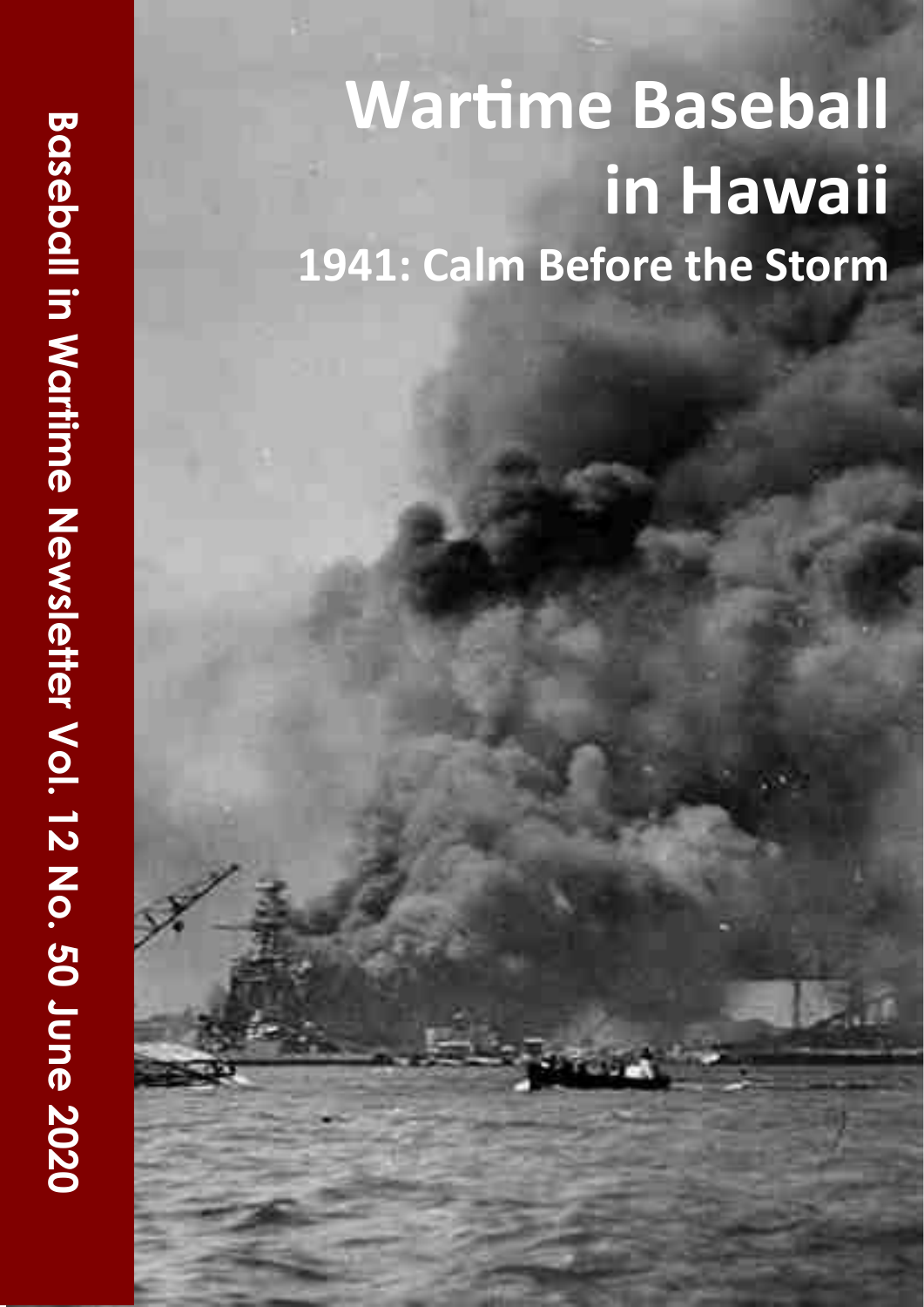## Wartime Baseball in Hawaii

For more than a quarter of a century I've been researching and writing about wartime baseball. It's a subject that continues to fascinate me and one that unlocks new discoveries on an almost daily basis. Recently, I've turned my attention to baseball in Hawaii during World War II. I've always been aware that many big league players were stationed in Hawaii but what about the structure of military baseball? The teams? The leagues?

I decided it was time to put the pieces together, especially because I could find no definitive source that had actually done so.

So, here it is, the first of five newsletters covering the war years in Hawaii, 1941 to 1945. This issue – 1941: Calm Before the Storm – deals with the year of the infamous Japanese attack on Pearl Harbor that thrust the United States into war.

As you will see, there was plenty of baseball in Hawaii in 1941 – a lack of major league names, obviously – but still an interesting introduction to what was to come.

I hope you enjoy this first issue. The others will follow in the coming weeks and months, and if you have anything you'd care to add for the years 1942 to 1945, then you know where to find me.



Jim Helton (19th Inf. Regt) threw a no-hitter against the 8th Field Artillery July 23, 1941

Gary Bedingfield

Don't forget to visit my websites! [www.baseballinwartime.com](http://www.baseballinwartime.com/) [www.baseballsgreatestsacrifice.com](http://www.baseballsgreatestsacrifice.com/)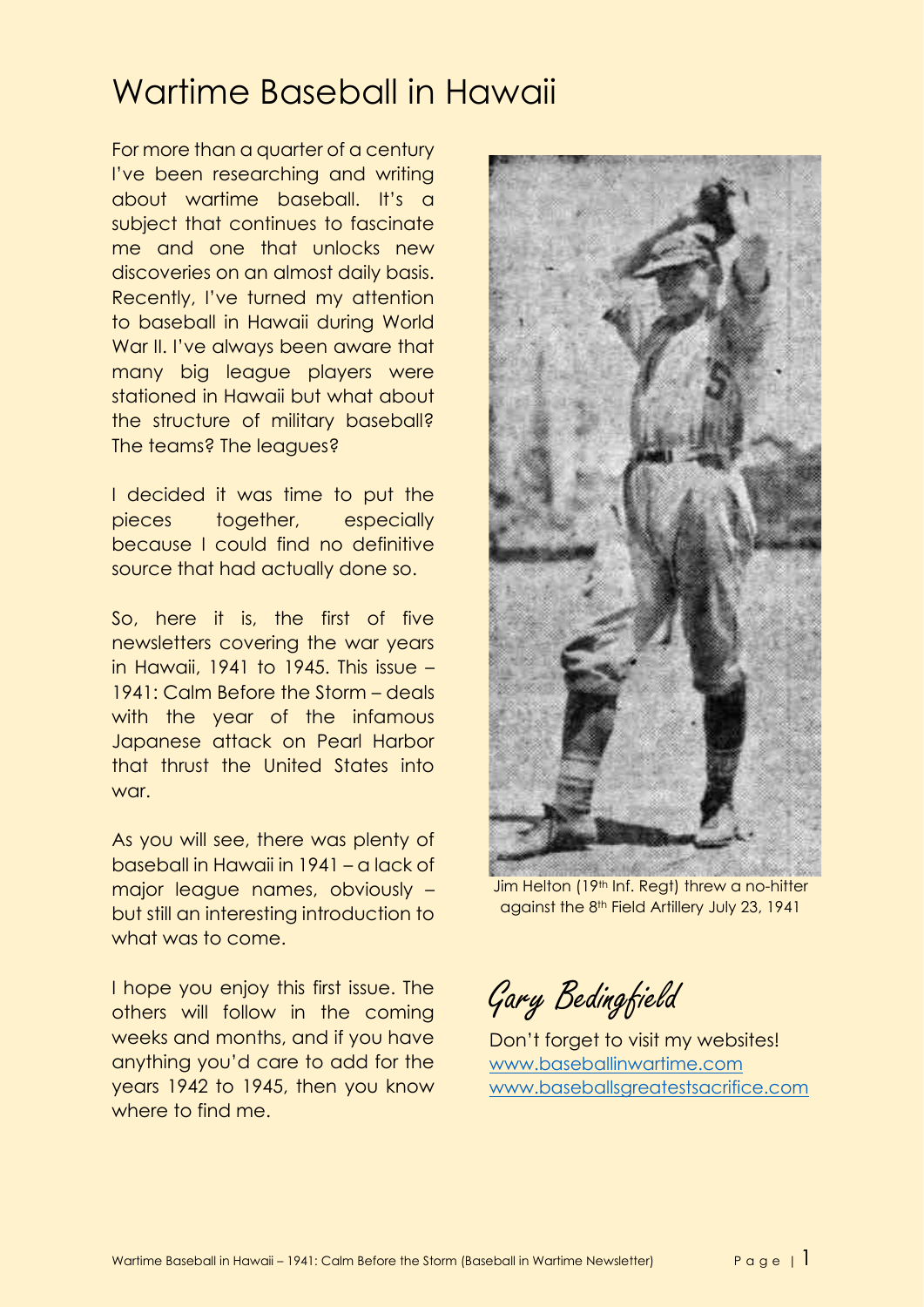# Wartime Baseball in Hawaii 1941: Calm Before the Storm

At the beginning of the 1940s, baseball was truly America's pastime. Major league teams drew capacity crowds on a daily basis and nearly 5,000 minor league players were finetuning their skills in more than 40 leagues spread across the country. But as the Japanese began to fulfill their territorial ambitions in the Pacific and German troops swarmed through Europe at an alarming rate, those halcyon days would soon be gone as the United States began preparing to defend itself.

At the outbreak of the European conflict in September 1939, the United States was still clawing its way back from the Great Depression, and while America was decidedly anti-Hitler, the majority favored



neutrality. Moral sympathy stopped well short of armed support and there was little desire to become involved in what was seen as a European problem, and in any case, the nation's fighting force was totally unprepared to do so. At the time, the illequipped Army totaled a meager 240,000 men, while the fledgling Army Air Corps (which became the United States Army Air Force in June 1941) operated with obsolete airplanes and fewer than 20,000 personnel. Only the United States Navy could hold its head high with a Pacific Fleet of 82 warships, and in mid-1940, in response to Japanese expansionism, President Franklin D. Roosevelt moved the Pacific Fleet from California to Pearl Harbor in the Hawaiian Islands.

The Hawaiian Islands (which at the time was an incorporated territory of the United States and became a state in 1959), is located in the Pacific Ocean, more than 2,000 miles southwest of California and 4,000 miles from Japan. It consists of eight main islands, seven of which are permanently inhabited, with Oahu - home to Pearl Harbor and the state capital, Honolulu - being the most populated.

During the pre-war years Oahu and the Panama Canal Zone were the United States' two great outposts of continental defense. The Navy had exclusive rights to Pearl Harbor from 1887, and Pearl Harbor Naval Shipyard was established in 1908 with the following years seeing its continuous growth. The Army had primary responsibility for protecting Pearl Harbor with the establishment of Schofield Barracks, nestled at the foot of the Waianae mountain range, about 30 minutes from Honolulu.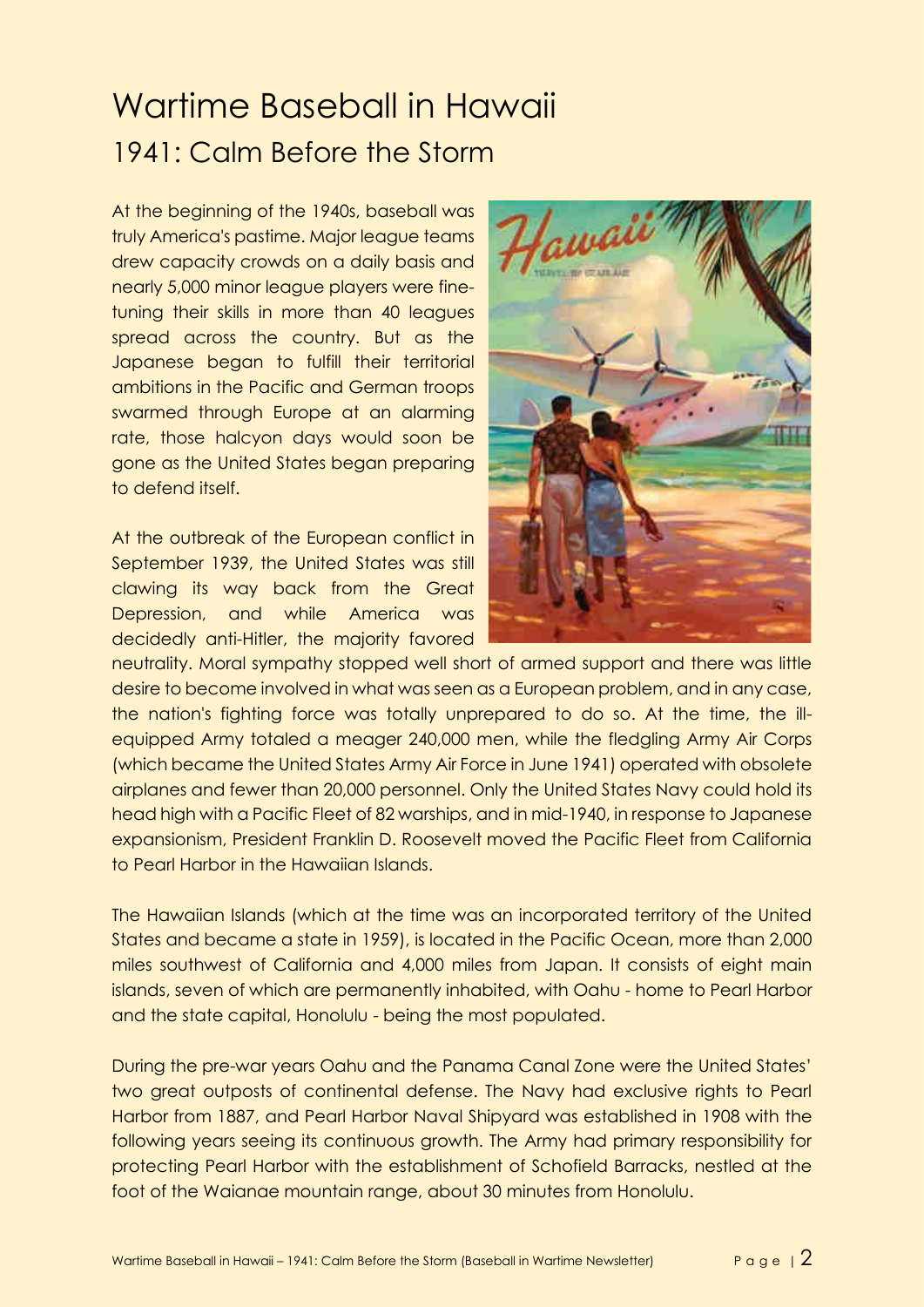Although baseball-like games had been played in the Hawaiian Islands since the 1840s, it was not until the late 1860s that what was being played and reported in the newspapers could be readily identified as baseball. On August 24, 1867, the Pacific Base Ball Club beat the Pioneer Base Ball Club, 11-9, on the plains of Makiki, near Honolulu, in the first officially recognized game in the islands. Many teams were soon established, and regular competition also came from visiting mariners and warships. During the 1870s, one of the regular challenging teams was from the USS Pensacola – a screw steamer that saw action during the American Civil War. By 1890, the fourteam Hawaiian Base Ball Association had been established and in 1896, the 1st Regiment of the National Guard of the Republic of Hawaii was admitted to the league. The first exclusively military baseball league was established in 1909 and featured teams from the 5th Cavalry, Marines, 20<sup>th</sup> Infantry Regiment and the National Guard.

One of the prominent military teams in Hawaii during the first half of the 20<sup>th</sup> century was the U.S. Army's segregated African-American 25<sup>th</sup> Infantry Regiment at Schofield Barracks. Playing in the Oahu League between 1915 and 1918, the 25<sup>th</sup> Infantry Regiment Wreckers dominated their white military team contenders. A major reason for this was the incredible talent the team could call upon, including future Negro League hall of famer "Bullet Joe" Rogan, shortstop Dobie Moore, first baseman Lemuel Hawkins, catcher Oscar "Heavy" Johnson and second baseman Bob Fagan. During this time, the Wreckers were even approached by the Spalding Sporting Goods Company who were interested in sponsoring the "best Black army baseball team" in all of the United States military.



The 25<sup>th</sup> Infantry Regiment Wreckers in Hawaii in 1916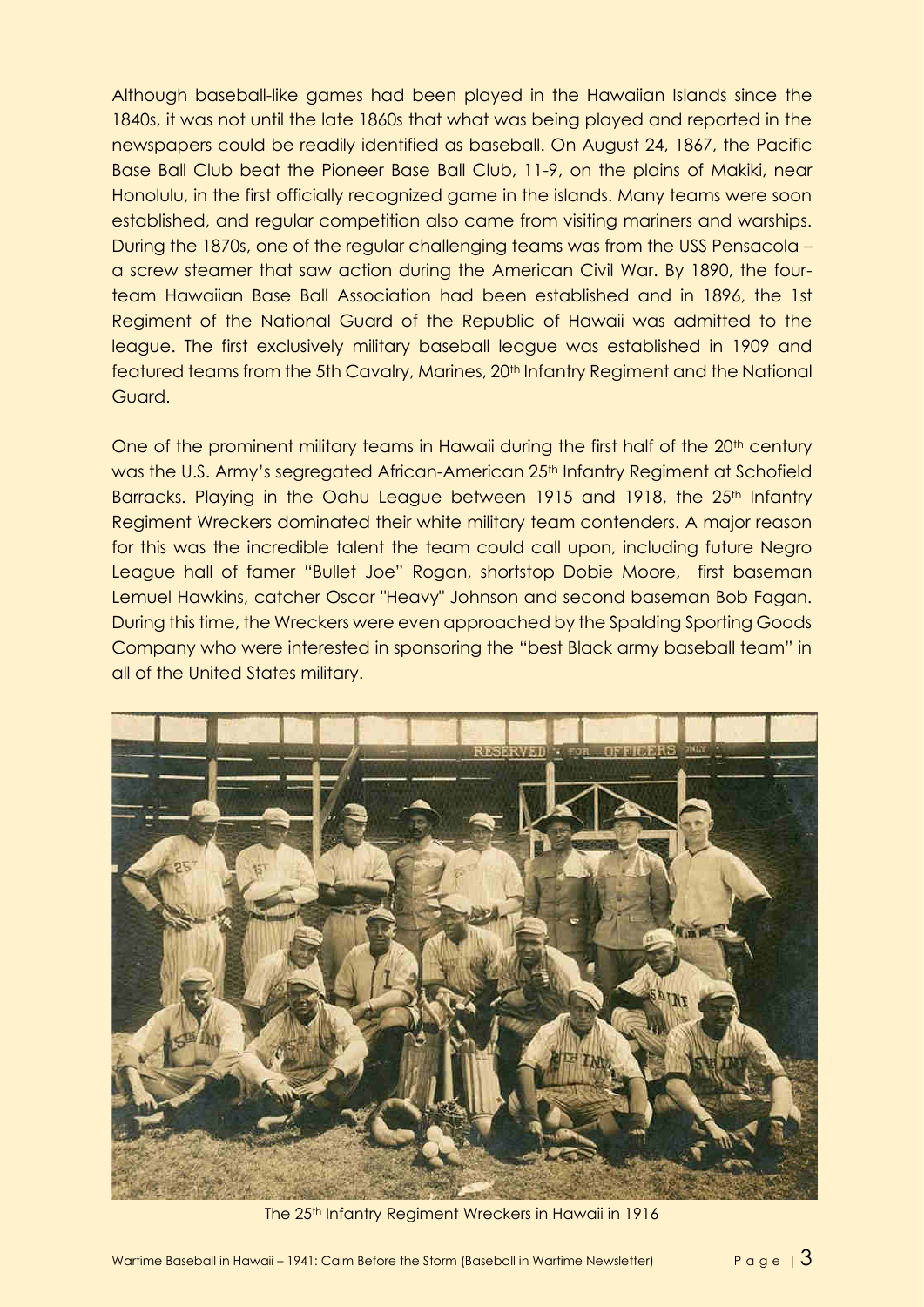Baseball continued to thrive in Oahu during the inter-war years. Chuck Eisenmann, who pitched for the 8<sup>th</sup> Field Artillery Gunners in 1937 and 1938, was recognized as one of the best pitchers on the island at the time and the youngster's potential attracted the attention of professional baseball scouts. It was the Texas League's Beaumont Exporters – farm club of the Detroit Tigers - who made an offer, agreeing to buy him out of military service in November 1938. Eisenmann got as far as pitching for the Pacific Coast League's San Diego Padres before military service called again in 1942.

By the beginning of 1941, Honolulu was a bustling city with a richly diverse population. A tropical paradise with perfect weather, idyllic beaches and sidewalks crowded with men in uniform. When Army and Navy personnel were posted to Hawaii, it was usually viewed as a good thing because of the glamor and allure of life in the Islands. Though the Islands were an important strategic outpost, military personnel in Hawaii enjoyed a relatively relaxed and blissful lifestyle.



Hawaii offered an idyllic lifestyle for servicemen before the war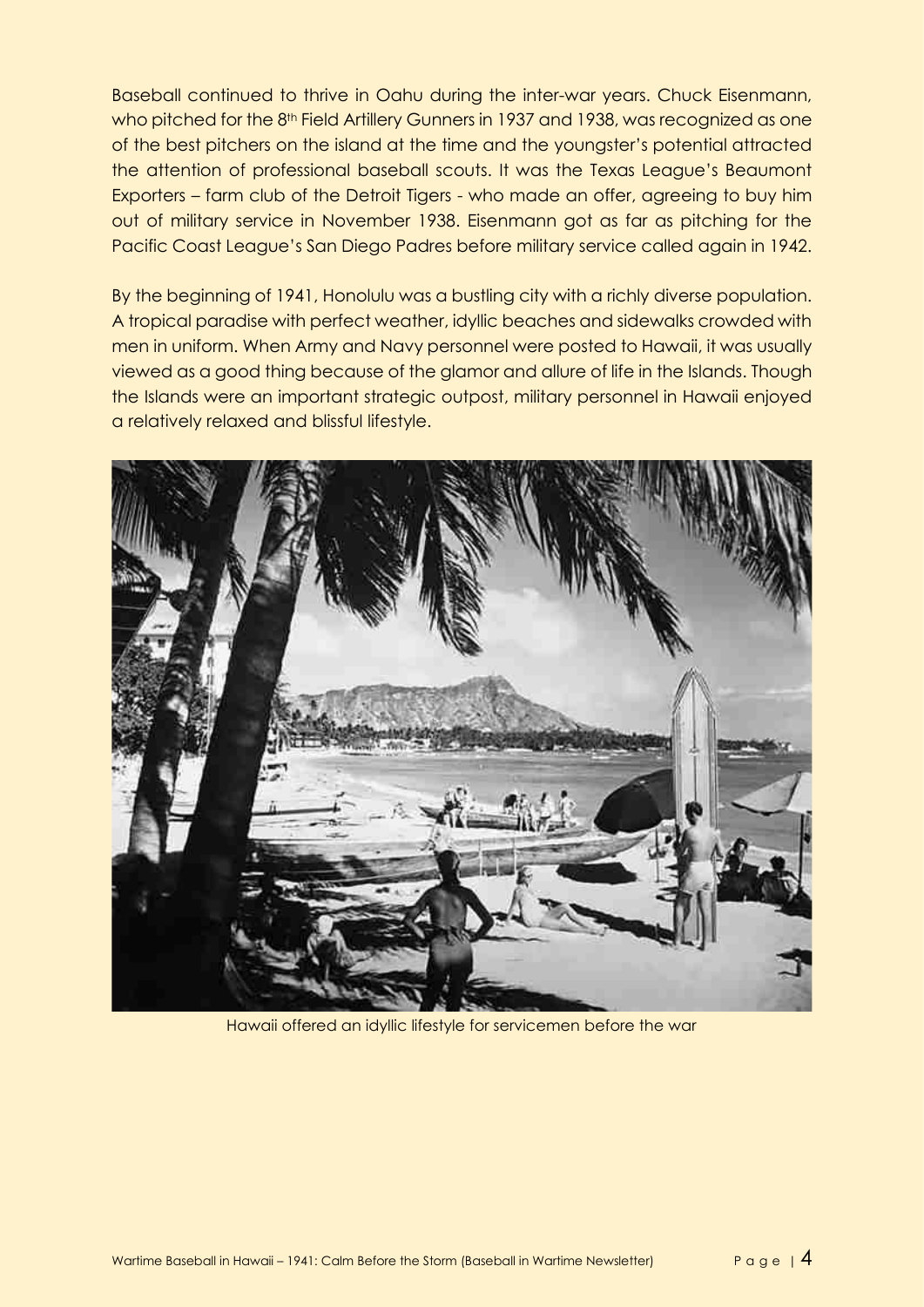As early as February of 1941, warships were pitting their ball teams against each other. The battleship USS Mississippi beat the battleship USS New Mexico, 6 to 1, although the New Mexico was able to defeat the aircraft carrier USS Yorktown, 6 to 4; while Ace Geise of the cruiser USS Honolulu hurled a no-hitter against the cruiser USS Pensacola. February also witnessed the arrival of a couple of future hall of famers. Hank Greenberg was vacationing in Hawaii before preparing for his 10<sup>th</sup> season with the Detroit Tigers. There was, however, some concern as to whether he'd play in 1941. The 30-year-old, who had led the American League with 41 homers and 150 RBIs to take MVP honors in 1940, was expecting his draft call to come at any time. Greenberg's former manager, Mickey Cochrane, was also in town. The former great catcher who'd managed the Tigers from 1934 to 1938, was vacationing with his family. Baseball was in Mickey's blood and even a family vacation had to be interrupted so he could catch a couple of innings for the 23rd Bombardment Squadron of Hickam Field.

There were two military baseball leagues in operation during 1941 – the North Sector League (also known as the Schofield-Wheeler League) with army teams from Schofield Barracks and Wheeler Field and the South Sector League (also known as the Sector-Navy League) with teams from the Navy, Marine Corps, Army and Army Air Force based around Pearl Harbor. Both leagues enjoyed tight pennant races in 1941. The 12-team North Sector League was won by the Staff Tigers of Schofield Barracks, who had to defeat the 21st Infantry Regiment Gimlets in a best-of-three play-off to secure the title in late August. The Tigers were led by pitcher Stan Zalegowski and third baseman Angelo DeLucia. Zalegowski had also led the team to the championship in 1940, while DeLucia had been a minor league third baseman with Bluefield and Welch in the Mountain State League and Pocomoke City in the Eastern Shore League before being drafted for military service in August 1940. One team of interest in the North Sector League were the 298<sup>th</sup> Infantry Regiment Warriors. They were, in fact, members of the Hawaii National Guard - local recruits from Oahu – and had been called to Federal service in October 1940. But, with names like Nakagawa, Miyagi, Yamada and Moriguchi, they didn't sound like a U.S. Army regiment. They were nisei – Hawaiian-born sons of Japanese immigrants and in their hearts and minds they were American in all but appearance. In fact, Japanese Americans, of which there were 150,000, made up over one third of the population of the Hawaiian Islands at the time.



The 27<sup>th</sup> Infantry Regiment Wolfhounds finished third in the North Sector League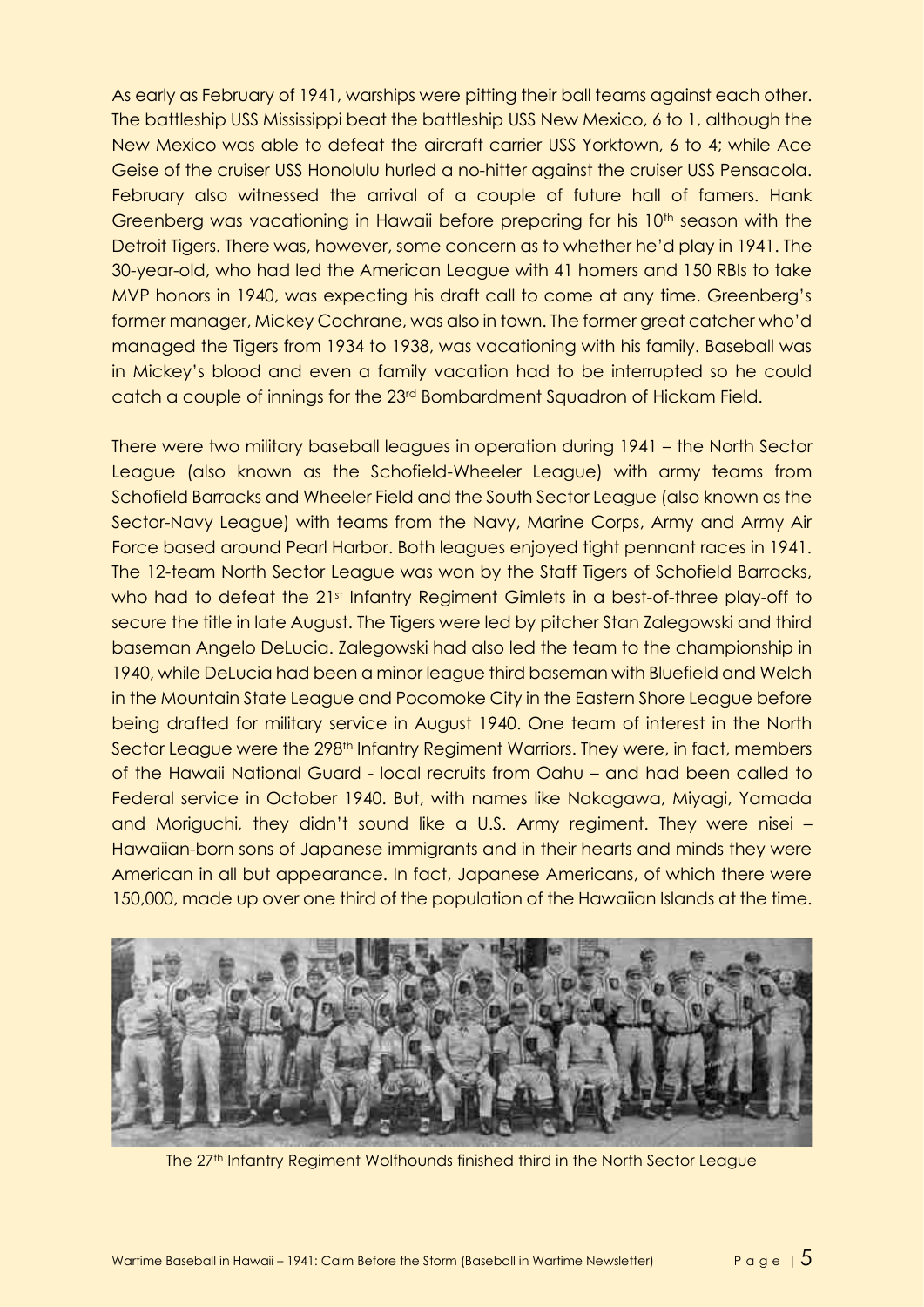

Felix Michaeliski All-Schofield shortstop 21st Infantry Gimlets



John Holtzclaw **Outfield** 11th FA Dragons



Pop Johnson **Pitcher** 298th Infantry Warriors



Stan Zalegowski All-Schofield pitcher Staff Tigers

Angelo DeLucia All-Schofield Third Base Staff Tigers



Morrie Bachand All-Schofield Second Base Staff Tigers

In the 12-team South Sector League, the title was won by the 11<sup>th</sup> Bomb Group Gray Geese of Hickam Field finishing a game ahead of Subron Four (Submarine Squadron Four of Pearl Harbor Submarine Base). The Gray Geese were led by pitcher Bill "Snuffy" Smith who was 6-1 on the season and Norman Boutin who was 5-1 and hurled a nohitter against Pearl Harbor Marines. Subron Four had 40-year-old George "Nig" Henry on the mound with a 7-2 record and Phil Simione at shortstop batting .309. The Gray Geese went on to win the Hawaiian Department (Army) championship beating the Staff Tigers in three games in September and faced Subron Four in the Army-Navy Series.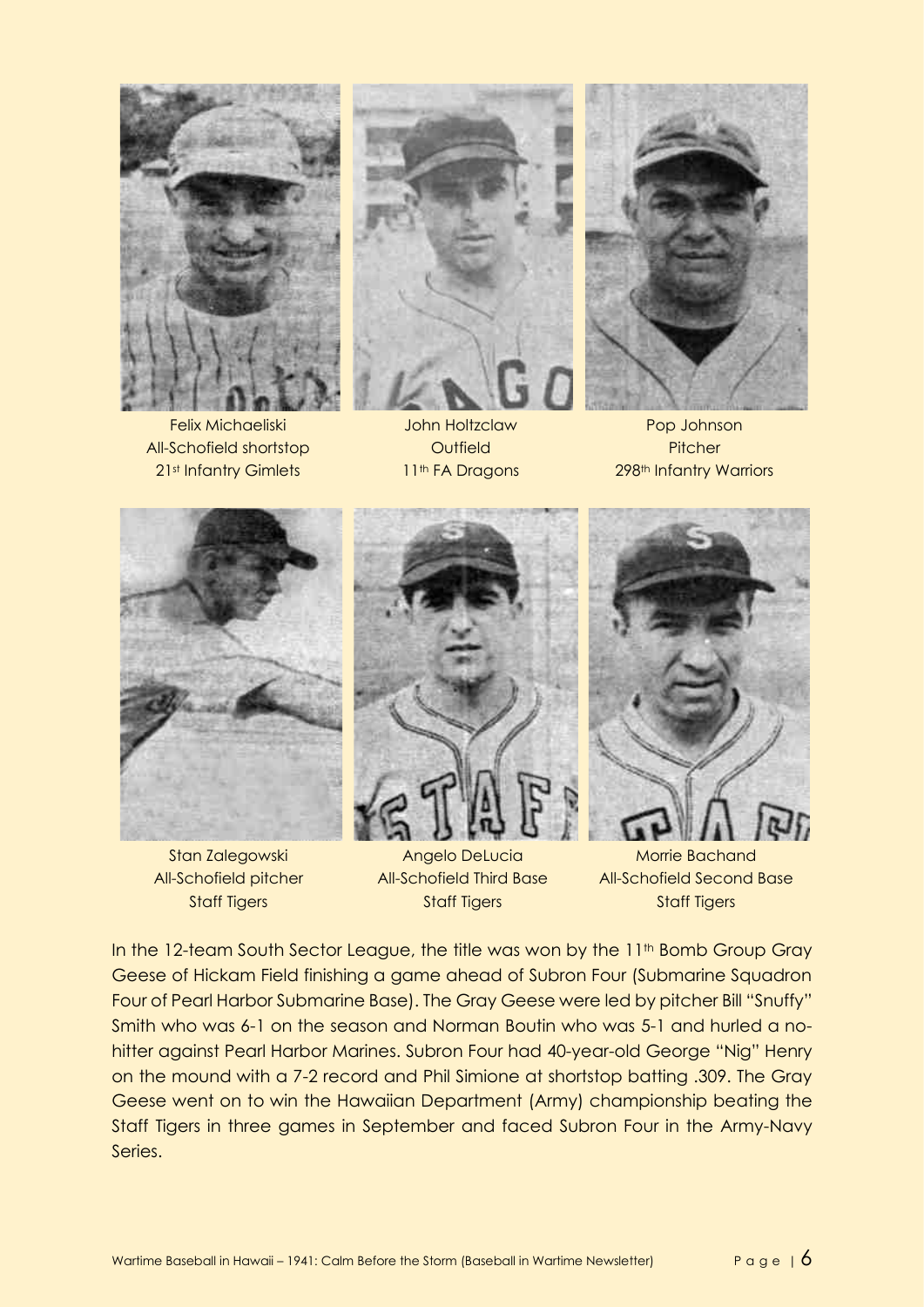

11<sup>th</sup> Bomb Group Gray Geese of Hickam Field Back row, left to right: unnamed bat boy, Norman Boutin (P), Ed Swinney, Joe Salamone (C), Pat Ryan (1B/OF), Bill Fitzgerald (P), Phil Hamilton (SS), Bill "Snuffy" Smith (P), Carl Tucker (OF), Jack Calton (P), Captain C. P. Vansant (Coach). Front row: Pete Barronn (Asst Coach), George "Spot" Heard (1B), Jimmy Robinson (mascot), Collin Jones (P), Paul Babbington (3B), Delmas "Bud" Bise (OF), Lefty Gravitt (OF), Bill Beattie (C), Bob Burton, Don Donofrio (2B).

On September 10, before 6,000 spectators at Honolulu Stadium, Ralph Calton – who'd fine-tuned his pitching skills on the sandlots of Virginia - led the Gray Geese to a 6-2 win over Subron Four in the best-of-three opener. In game two - held at their home ground, Weaver Field, on September 13 - Subron Four kept the series alive with a 6-3 win behind the pitching of Nig Henry, and then clinched the Army-Navy Series title on September 17, with a resounding 9-5 win before a packed house at Honolulu Stadium.



George "Nig" Henry of Subron Four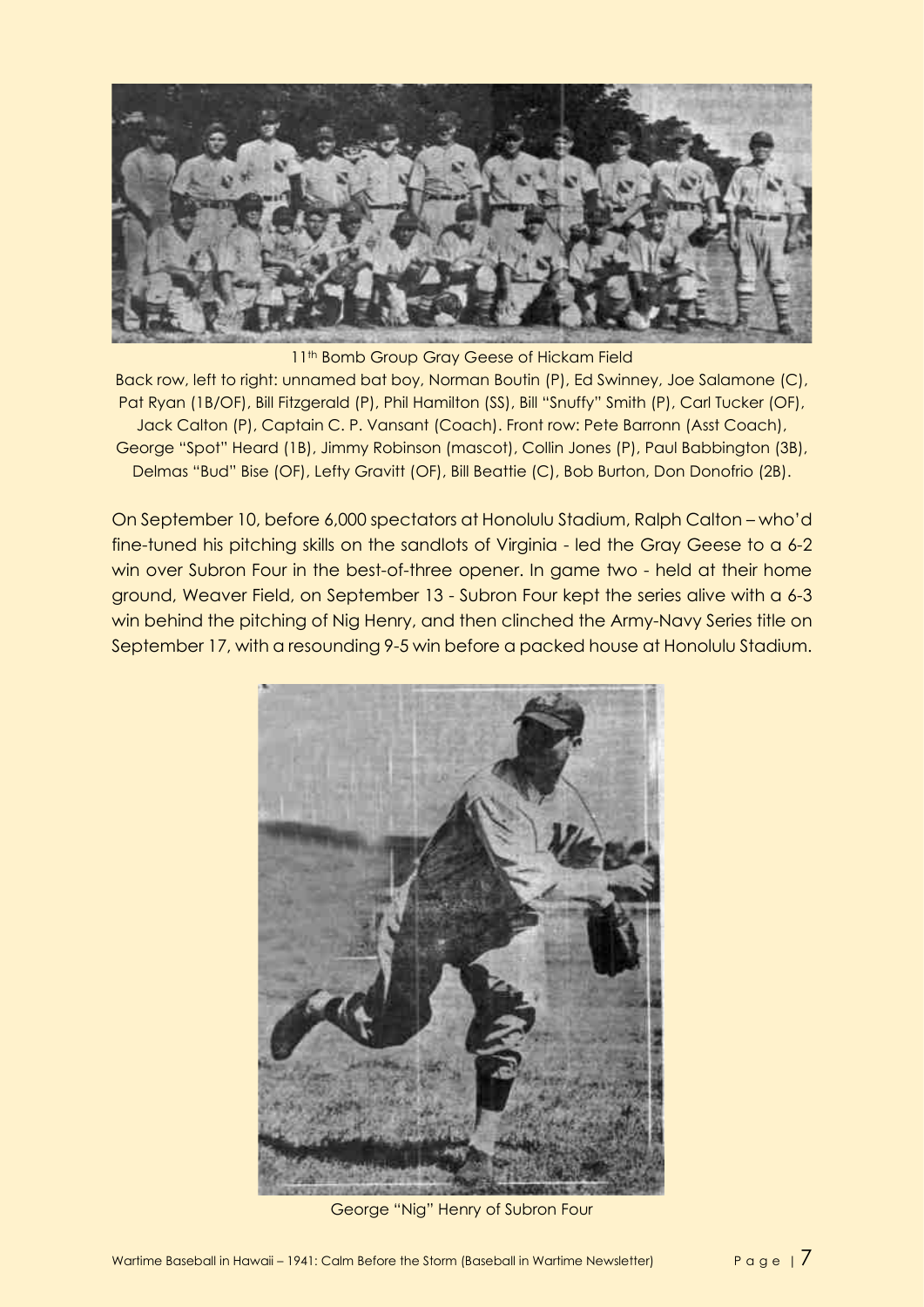Navy teams also played in the Honolulu Baseball League during the summer of 1941. Teams representing the submarine tender USS Holland, destroyer tender USS Whitney, cruiser USS Richmond and Mine Division One competed for the league title against the Nomads, Mandarin Cubs, All Puerto Ricans, Rising Suns and Injuns, with the USS Whitney – behind the solid pitching of Louis "Lefty" Fletcher and the .349 hitting of catcher Ed Salisbury – defeating the Mandarin Cubs in two straight games of the championship series in August.



At a time when organized baseball was a non-integrated sport, the United States Navy did things differently with the inclusion of outfielder Tommy Dehart on the Honolulu League champion USS Whitney roster. Front row, left to right: Ed Salisbury, Carl Thompson, Earl Buyck, Dennis Macfarlane and Bill Ermolovich. Middle row: Al Horning, Jack Starkie, Robert Carter, Vincent Sarnacki and Forrest Davidson. Back row: Bob Snyder (baseball officer), Hal Doherty, Lefty Fletcher, Tom Dehart and Termite McCann (Asst Manager)

Thanks to the consistent climate in Hawaii, baseball always continued into the fall and winter months. Even Al Schacht, the Clown Prince of Baseball, paid a visit to the Islands in October to perform his crazy antics at the Maui fair. "You think Americans here on the mainland like baseball," he later wrote. "Well, go to Hawaii and find out something ... they worship the game ... men, women, Army, Navy, native Hawaiians, Japanese, Filipinos and Portuguese . . . they play great ball, too."

One of the last military games of the year was held on November 27, when Subron Four – winners of the Army-Navy Series - defeated the USS Oklahoma, 6-5, to capture the United States Pacific Fleet baseball championship. Nig Henry did the pitching for Subron with third baseman Jimmy Bertero and centerfielder Karl "Lefty" Fastnacht getting two hits apiece.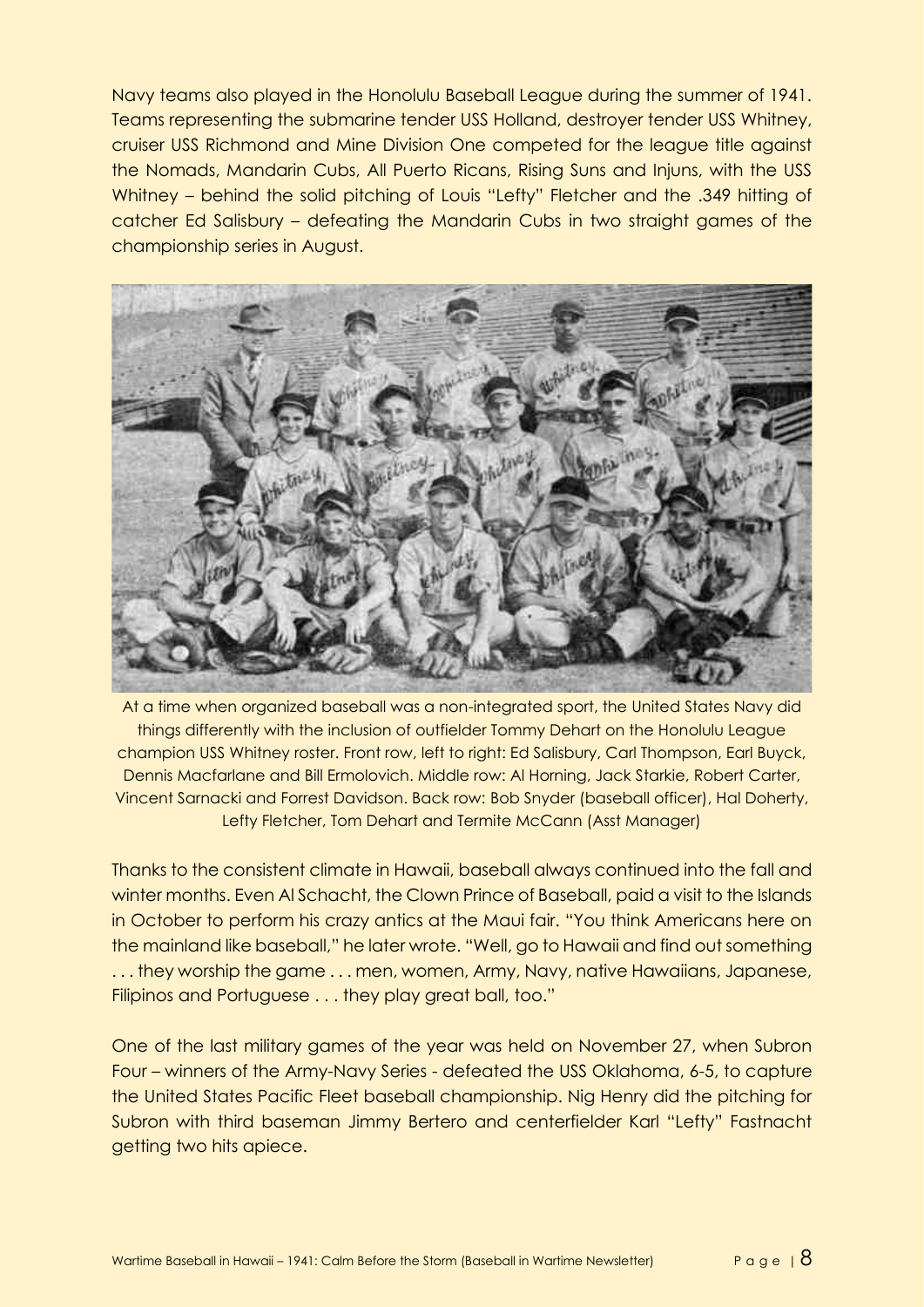

On the morning of Sunday December 7, 1941, Private Jerry Angelich was at Hickam Field with the Army Air Force. It was a beautiful morning and he was surprised by the sound of what he thought was thunder and planes roaring overhead. He hadn't been in Hawaii for long and was looking forward to pitching for Hickam Field's 17<sup>th</sup> Air Base team the following spring. 17<sup>th</sup> Air Base had finished in eighth place in the South Sector League with a 9-13 record. He was determined to make them a contender in 1942. Until now, his job in the peacetime military in Hawaii had been to help organize the brand new library at Hickam Field which had opened its doors on December 4. It was a newsworthy event and was mentioned

in the Honolulu Star-Bulletin on December 6. The article even had a photo of Angelich and his librarian colleagues. His sister Millie would love that, and he decided he'd send her the press clipping.

Angelich had been a much-touted high school pitcher in Lomita, California. In 1935, he'd been given a trial with the Pacific Coast League's Sacramento Senators and pitched in a number of exhibition games. On March 18, he was selected by manager Kettle Wirts to start for the Senators against a touring Japanese professional all-star team. Before a crowd of 4,200 at Sacramento's Moreing Field, Angelich was locked in a pitching duel with 18-year-old Japanese ace Eiji Sawamura. In Japan, the previous November, Sawamura had been immortalized by Japanese fans for striking out Charlie Gehringer, Babe Ruth, Lou Gehrig and Jimmie Foxx in succession in an exhibition game against the visiting major leaguers.

In Sacramento, Angelich, who hurled eight innings before being relieved in the ninth, was beaten by Sawamura, 2-1. The Senators managed seven hits off the Japanese youngster, while Angelich yielded just five to the visitors.

Despite Angelich's strong performance he spent the season playing semi-pro baseball with the San Pedro Knights of Pythias. On September 15, 1935, the Knights beat a team representing the Navy repair ship USS Vestal, 2-0. Angelich did the hurling, allowing just four hits and striking out eight. The Vestal was at Pearl Harbor on December 7, 1941.

Angelich had a further trial with Sacramento in the spring of 1936 but was back with the Knights of Pythias for the summer. He continued to play semi-pro baseball around Los Angeles, before taking a job on a dam project in Provo, Utah. There he played for the Provo Timps of the Utah Industrial League – a thriving semi-pro circuit with six teams fielding formidable line-ups that competed throughout the state. Back in California in 1940, Angelich pitched for the San Pedro Longshoremen, and worked as an operating engineer for the Griffith Company in Wilmington. Aged 25, he was drafted into military service with the Army Air Force on August 19, 1941. He was soon stationed at Hickam Field in Hawaii.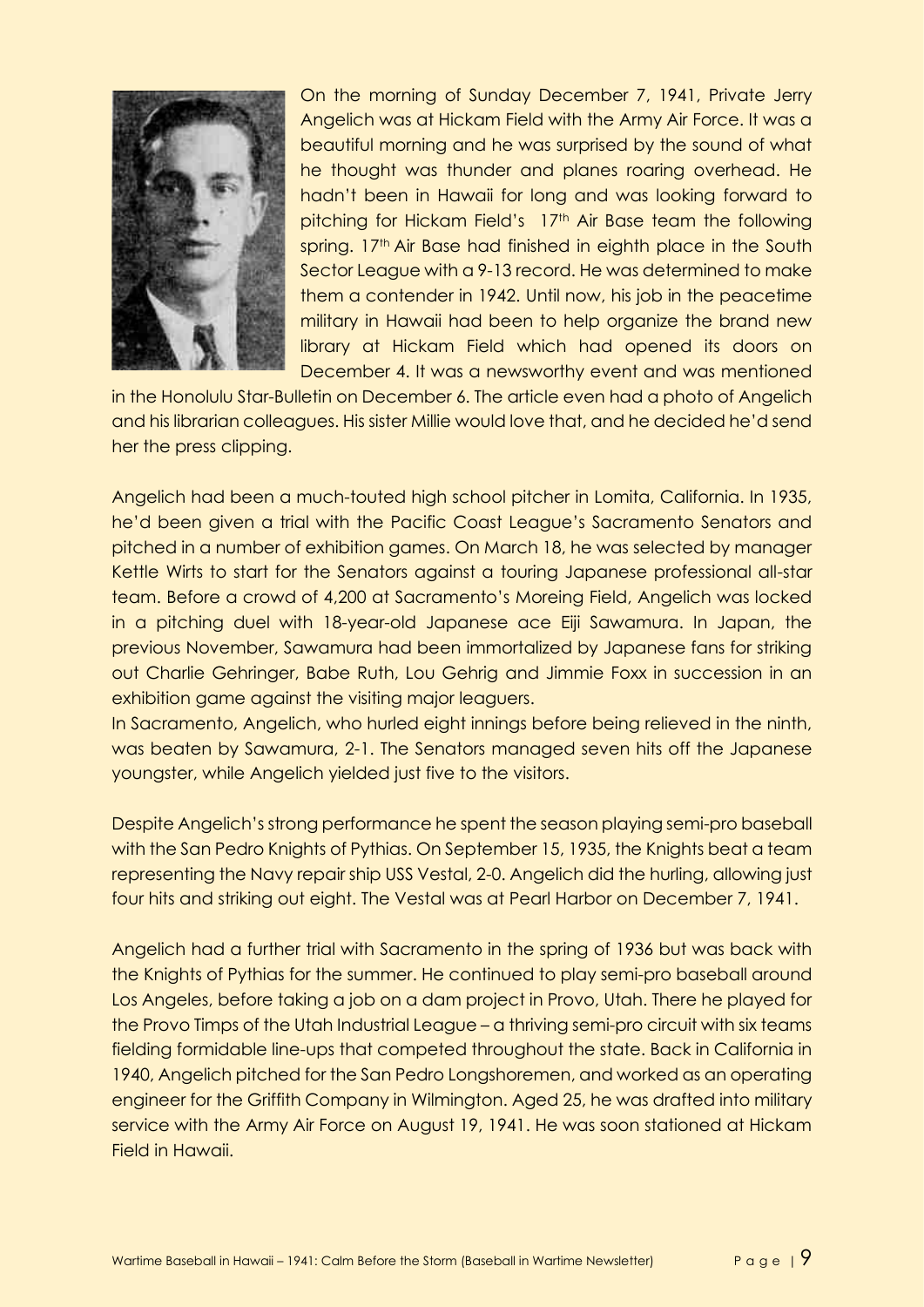The sound that Angelich heard on that sunny December morning of 1941, was not thunder but Japanese airplanes attacking military installations. In a surprise attack, fighters, dive bombers and torpedo planes were wreaking havoc in the skies above Oahu. On the ground was confusion, death and destruction. Working on a communications system with the Signal Corps during the attack was 18-year-old Private First-Class John Andre, who would pitch for the Chicago Cubs in 1955. Andre was blown off a telephone pole during the attack, suffering a head wound that earned him the Purple Heart. Also receiving a Purple Heart was Delmas "Bud" Bise, outfielder with the 11<sup>th</sup> Bomb Group Gray Geese. As Bise ran from his barracks at Hickam Field a bomb dropped close by, burying him under an avalanche of dirt. "Only one of my legs remained above ground," he later recalled. "If it hadn't been for the quick action of my buddies in digging me out my Army career would have ended right there, on December 7."

Even the ballpark at Hickam Field was targeted – albeit, not intentionally. Information acquired by the Japanese when planning the attack showed that the ground where the baseball diamond stood was the original site planned for the installation of underground fuel tanks.

The USS Oklahoma, that had won the battleship baseball championships in June and had narrowly lost the US Pacific Fleet baseball crown to Subron Four just 10 days earlier, was sunk by several torpedoes with a loss of 429 lives. The USS Arizona that competed in the Honolulu Baseball League was also hit by Japanese torpedo bombers. One torpedo hit the magazine causing a devastating explosion that lifted the 30,000-ton battleship out of the water before it sank with the loss of 1,177 officers and crewmen.



USS Arizona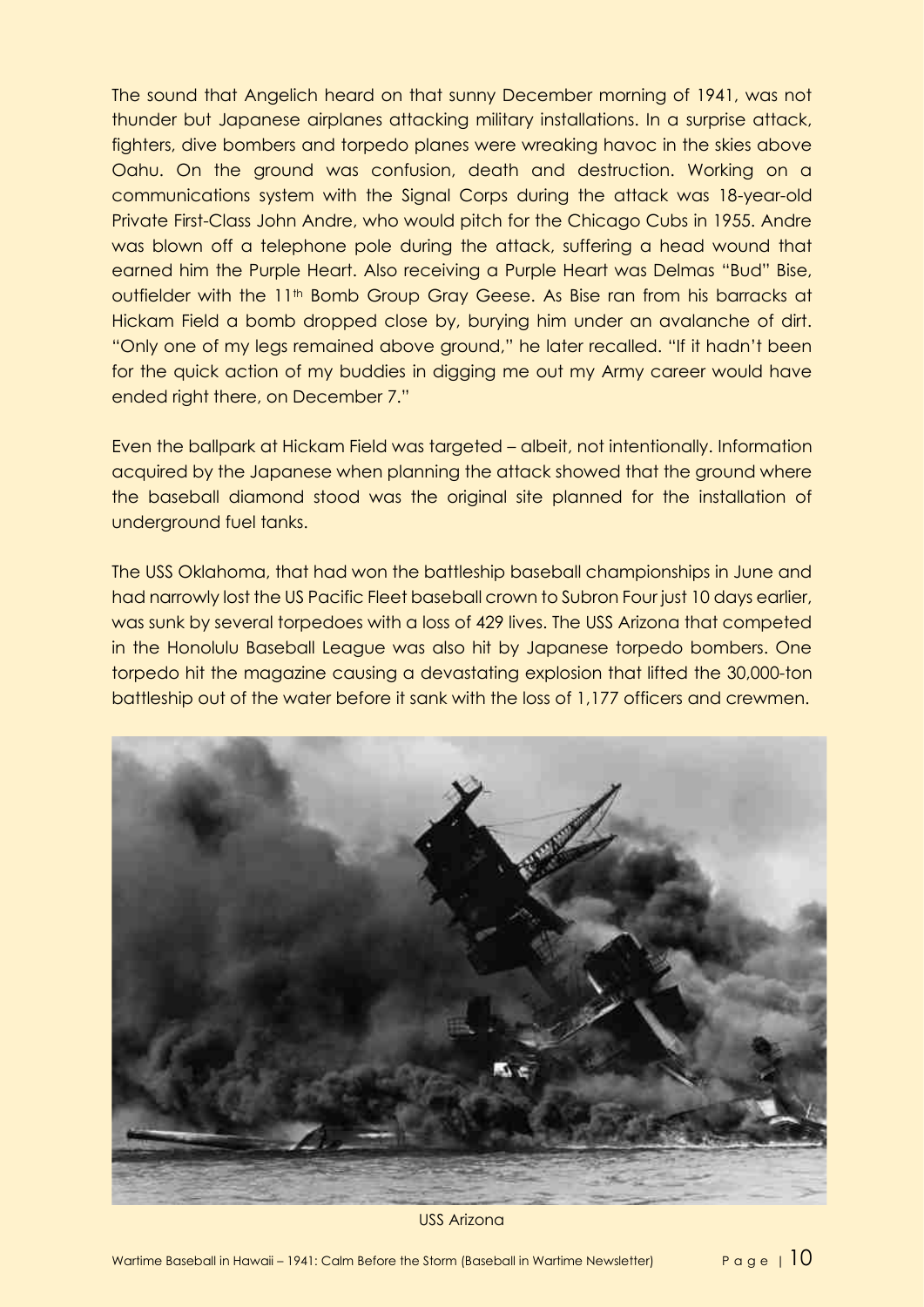Jerry Angelich could clearly see the big red circles painted on the underside of the wings as Hickam Field was bombed and strafed by low flying fighter planes. Amid the smoke, flames and confusion, he put books, press clippings and baseball to the back of his mind. He knew he had to do whatever he could to fight back and ran to a wrecked airplane in the hope of operating its machine gun. Seconds later a Japanese fighter plane swooped down and Angelich was riddled with machine-gun fire instantly ending the 25-year-old's life. Private Angelich – the first to have worn a minor league uniform and be killed by enemy action in World War II - was among 189 military personnel that lost their lives at Hickam Field.

Within two hours, 18 American warships had been sunk or damaged, 188 aircraft destroyed, and 2,403 American servicemen and women killed. Japanese forces had simultaneously conducted attacks on U. S. military installations in the Philippines, Guam, Wake Island and Midway Island, as well as attacks on British military bases in Hong Kong and Malaya. President Roosevelt called the unprovoked attack "a date which will live in infamy" in an address to the nation delivered the following day, and control of the territory was handed over to Lieutenant General Walter C. Short, who imposed martial law, which would last until October 1944. Pearl Harbor, a place few Americans could point to on a map, had instantly and lastingly become a household name

Japan's surprise attack on Pearl Harbor had instantly changed attitudes towards Japanese Americans in Hawaii as well as on the mainland. Many were sent to internment camps at Sand Island at the mouth of Honolulu harbor and Kilauea Military Camp on the island of Hawaii, while the 298<sup>th</sup> Infantry Regiment – whose baseball team, the Warriors, had competed all summer in the North Sector League and was made up of mostly second-generation Japanese-Americans - were put to work digging trenches, their weapons and ammunition confiscated.

Pearl Harbor sent the nation into a wave of overwhelming patriotism. There was an immediate rush to enlist, and Cleveland's 23-year-old pitching sensation, Bob Feller, was among those who felt a need to serve their country. Despite deferment as the only support of his parents, the former Iowa farm boy went to the Navy recruiting office in Chicago on December 9, and along with thousands of other



young men, became a member of America's armed forces. "I've always wanted to be on the winning side and this time I know I'm with a winner," he said upon arrival at the Norfolk Naval Training Station in Virginia.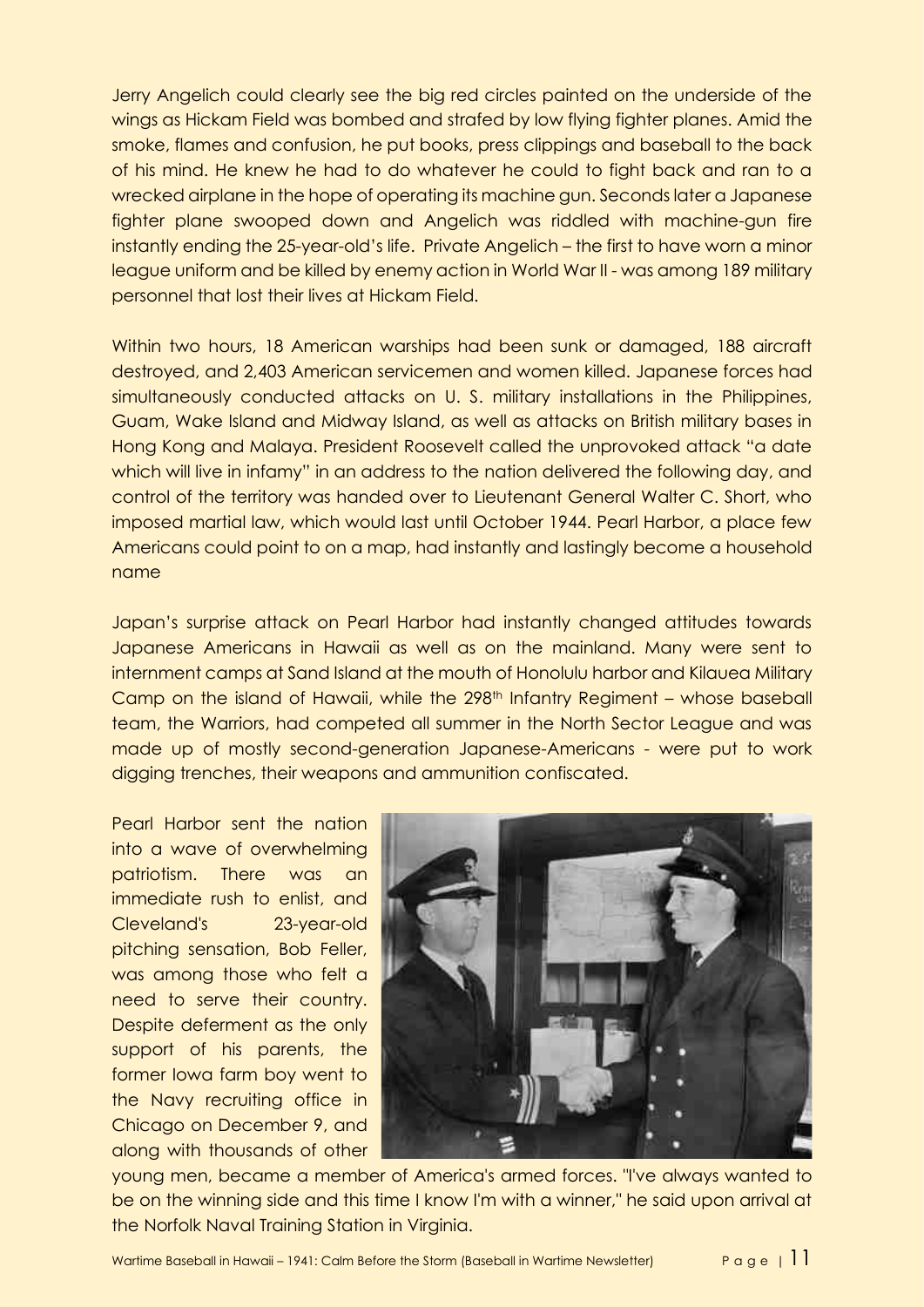

Hank Greenberg had been right to be concerned about whether he would play ball in 1941. His call to military service had come on May 7, the day after hitting two home runs against the Yankees. But on December 5, 1941, he'd been honorably discharged after Congress released men aged 28 years and older from service. On February 1, 1942, Greenberg reenlisted, was inducted at Fort Dix, New Jersey, and volunteered for service in the United States Army Air Force. "We

are in trouble," he told *The Sporting News*, "and there is only one thing for me to do – return to the service. This doubtless means I am finished with baseball and it would be silly for me to say I do not leave it without a pang. But all of us are confronted with a terrible task – the defense of our country and the fight for our lives."

The mood of the nation was also captured in a letter by Salvator Madrid, a shortstop with Yakima of the Western International League who had been sold to San Diego after a great 1941 season. Instead of reporting to the Padres, Madrid enlisted with the Army at Jefferson Barracks, Missouri, on December 12. "Due to the present world crisis," he wrote in a letter to explain his position to the Yakima club secretary, L. B. Vincent. "I find it my duty as an American to enlist in the armed forces of the United States. I am very sorry the deal with San Diego concerning me won't go through. I hope that you can understand my feeling toward this situation."

As a nation, the United States swung into action. Industrial giants across the country including factories, workshops, mills and mines - began producing the necessities of war. Detroit's vast automobile industry unhesitatingly switched to the production of military vehicles, turning out a steady stream of trucks, jeeps, tanks and airplanes, while manufacturers who were more accustomed to handling refrigerators and vacuum cleaners turned their straight-line production techniques to the manufacture of ammunition, guns and other essential war commodities. Even manufacturers of sporting goods equipment were contributing to the war effort. Hillerich & Bradsby, makers of the famous Louisville Slugger baseball bats, turned their woodturning skills to the production of stocks for the M1 carbine rifle. Within months of Pearl Harbor, America was impressively living up to the pledge it had given to become the "Arsenal of Democracy."

Millie Angelich never did receive the press clipping from her brother, Jerry, but she did receive his posthumously awarded Purple Heart and his personal effects from Hawaii, including a ball glove and two baseballs.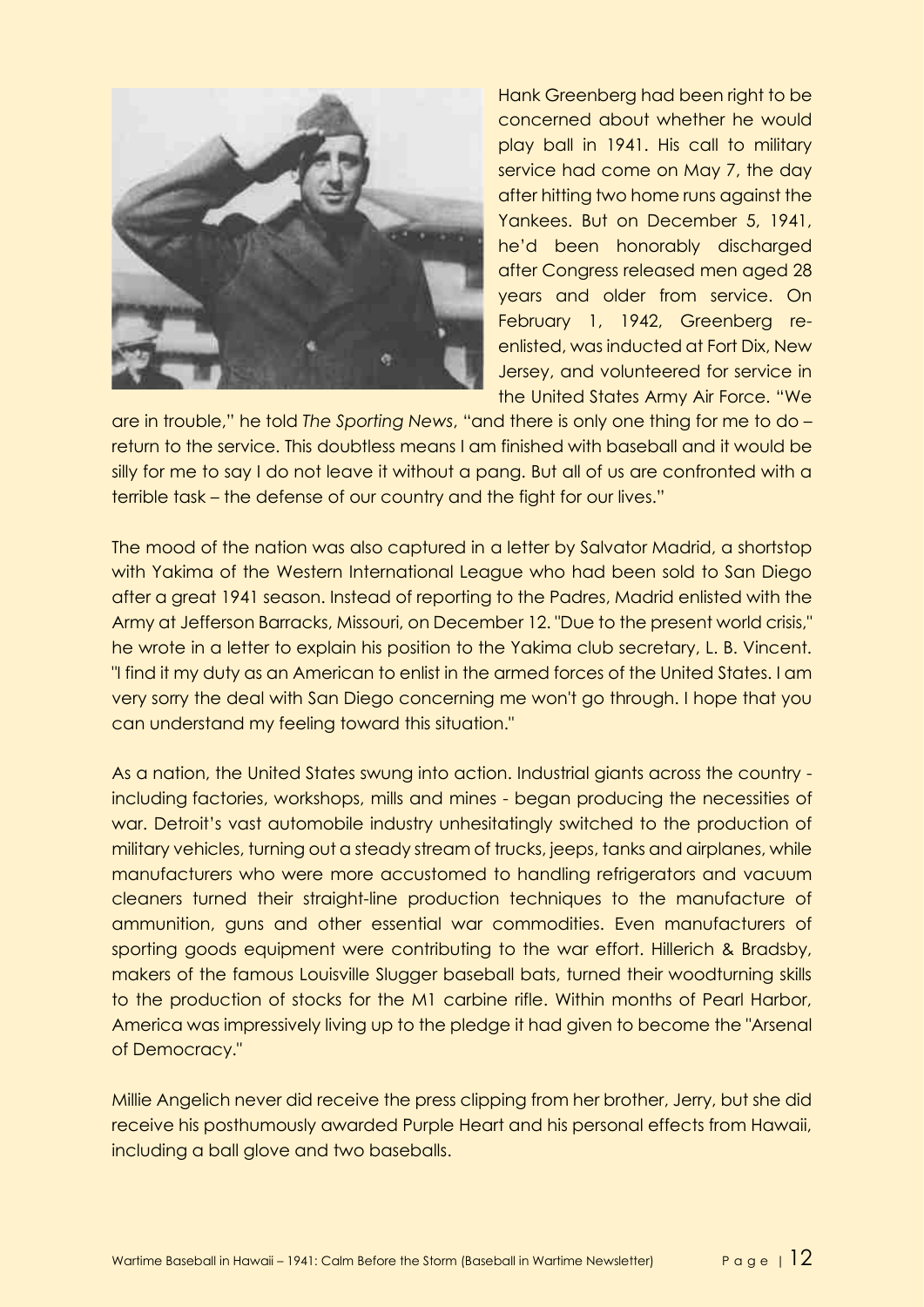### **Schofield Barracks-Wheeler Field North Sector Final Standings 1941**

(Staff Tigers were league champions beating 21st Infantry Regiment Gimlets in best of three series)

| <b>Wins</b> | Losses                                     |
|-------------|--------------------------------------------|
|             | 9                                          |
|             | 9                                          |
|             | 10                                         |
|             | 12                                         |
|             | 13                                         |
|             | 13                                         |
| 16          | 17                                         |
| 14          | 19                                         |
| $12 \,$     | 21                                         |
|             | 24                                         |
|             | 24                                         |
| 6           | 27                                         |
|             | 24<br>24<br>23<br>21<br>20<br>20<br>9<br>9 |

#### **All-Schofield Team 1941**

Pitcher: Stan Zalegowski (Staff Tigers) Pitcher: John Bogardus (21st Infantry) Catcher: Pete Osborne (27<sup>th</sup> Infantry) First Base: Al Duarte (3rd Engineers) Pre and Post-War Minor Leaguer Second Base: Morrie Bachand (Staff Tigers) Minors in 1920s Third Base: Angelo DeLucia (Staff Tigers) Minors in 1940 Shortstop: Felix Michaeliski (21st Infantry) Outfield: Bob Slie (15<sup>th</sup> Pursuit) Outfield: Floyd "Red" Thomas (21st Infantry) Outfield: Collie Miller (27<sup>th</sup> Infantry)



Floyd "Red" Thomas

**Batting Average**  Red Thomas (21st Infantry) .416 **Home Runs** Bob Slie (15th Pursuit) and Jim Helton (19th Inf) 6

**Most Wins** Stan Zalegowski (Staff) 14-5 **Most Strike Outs** Stan Zalegowski 188

**MVP** Stan Zalegowski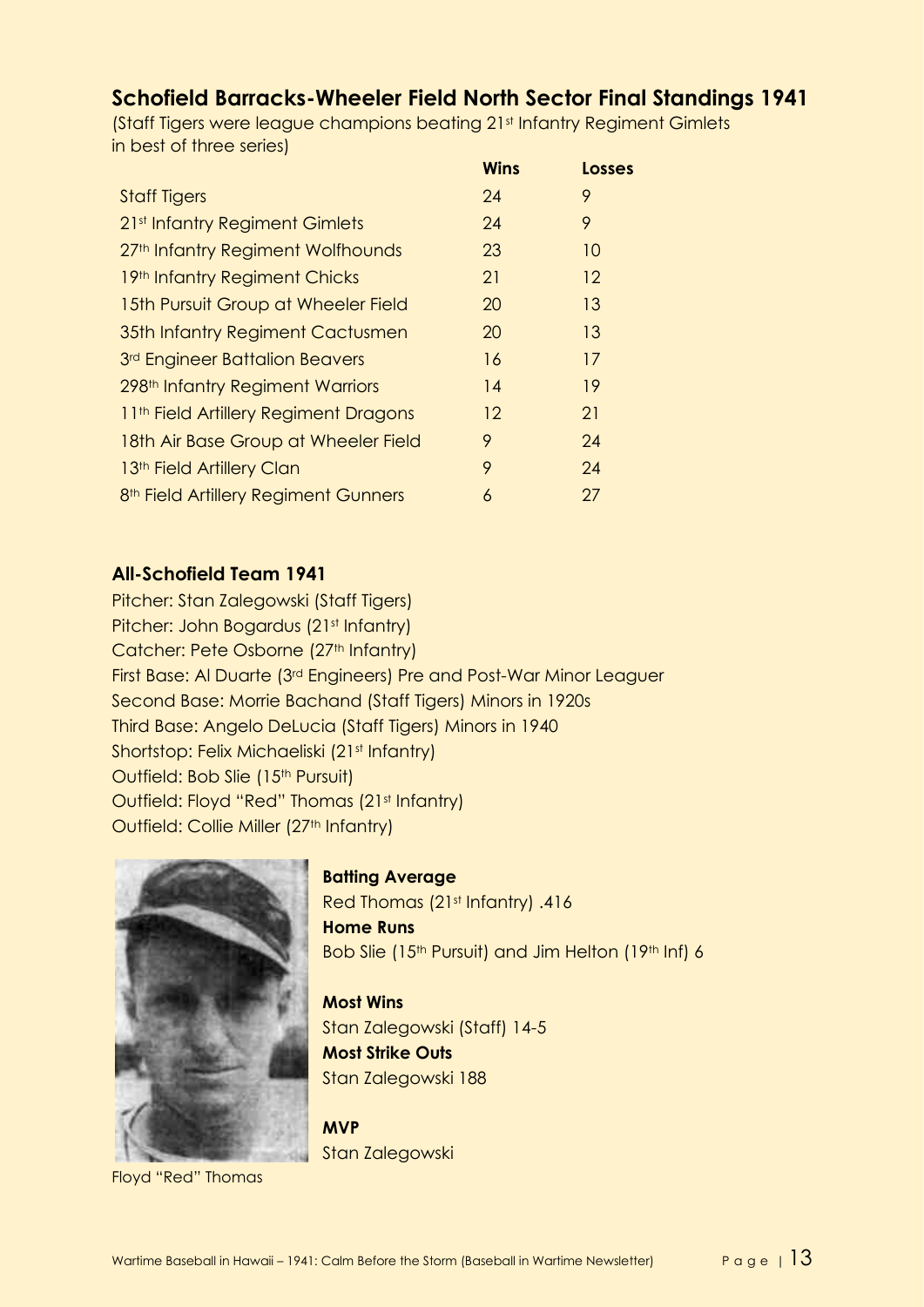

21st Infantry Gimlets. Front row, left to row: Bill Waites, Clayborne, Felix Michaeliski, Howard Ellis, Leo Bailo, Vern Hayden, William Fassio and Gravetz. Middle row: Ashe, Frankie Martin, John Bogardus, Mucik, Hammonds, Maves, Porterfield and Sherman. Back row: Bill "Spike" Nave (Coach), Tournet, Floyd "Red" Thomas, Duggins, Johnny Roosma (mascot), Elmer Mettler, Bennett, Steward and Keyser



11<sup>th</sup> Field Artillery Dragons. Front row, left to right: Caggianesi, Pascavage, Gist, Ratliff, Link, Smith and Bluhm. Middle row: Curci, Adams, Wilkes, Ray Bullard, Colgan, Seery, Powell and Horlbogen. Back row: Frost, Loftice, Hammock, Beverly, Harold Holtzclaw, Wink, Paige and Stewart.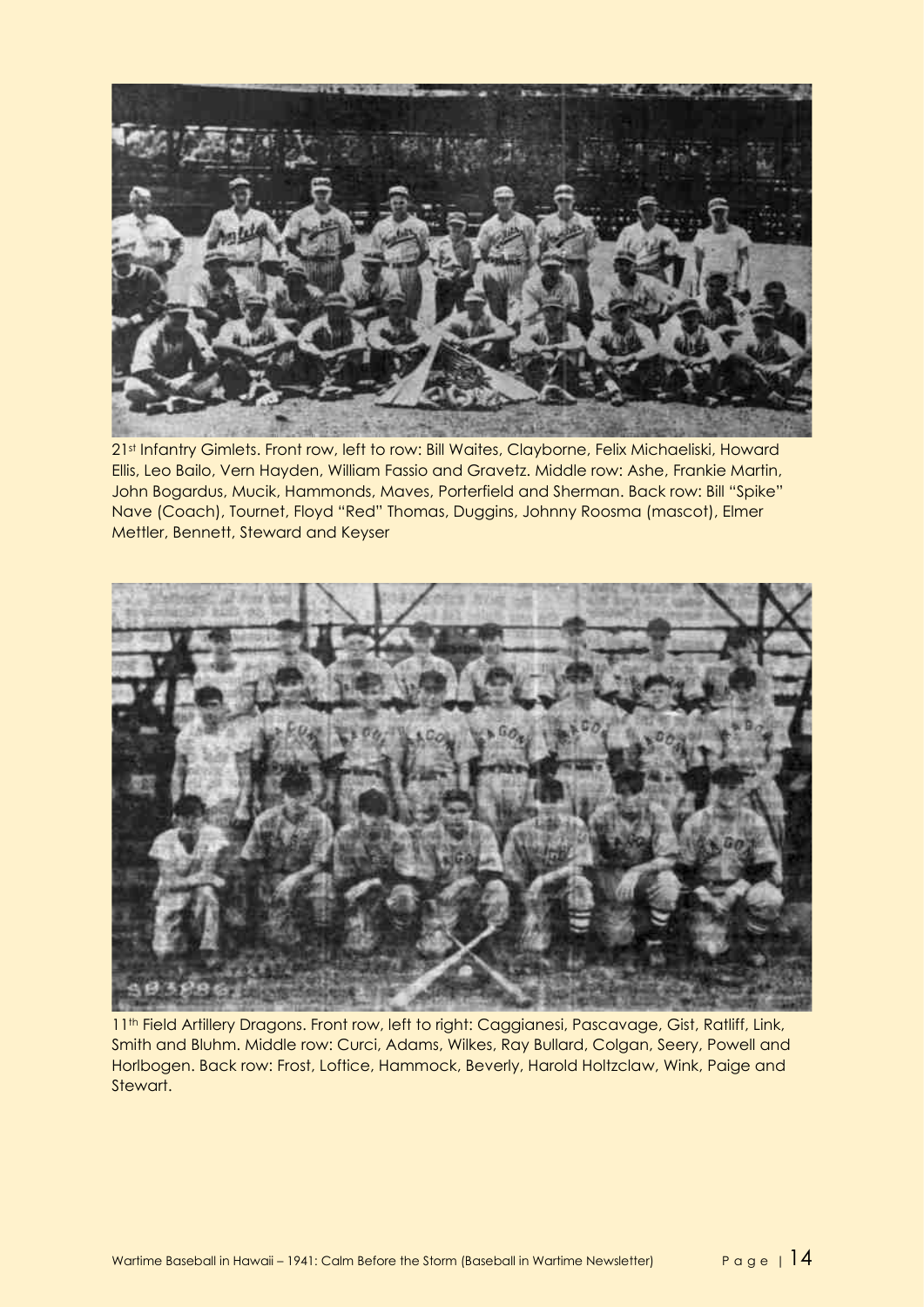

27<sup>th</sup> Infantry Wolfhounds against 8<sup>th</sup> Field Artillery Gunners in July 1941



15<sup>th</sup> Pursuit Group won the Wheeler Field championships. Left to right: Lt. Laughlin (head coach), Bob "Muscle" Trussell (captain), Lt. Heath (asst coach) and Truck Heaton (asst coach)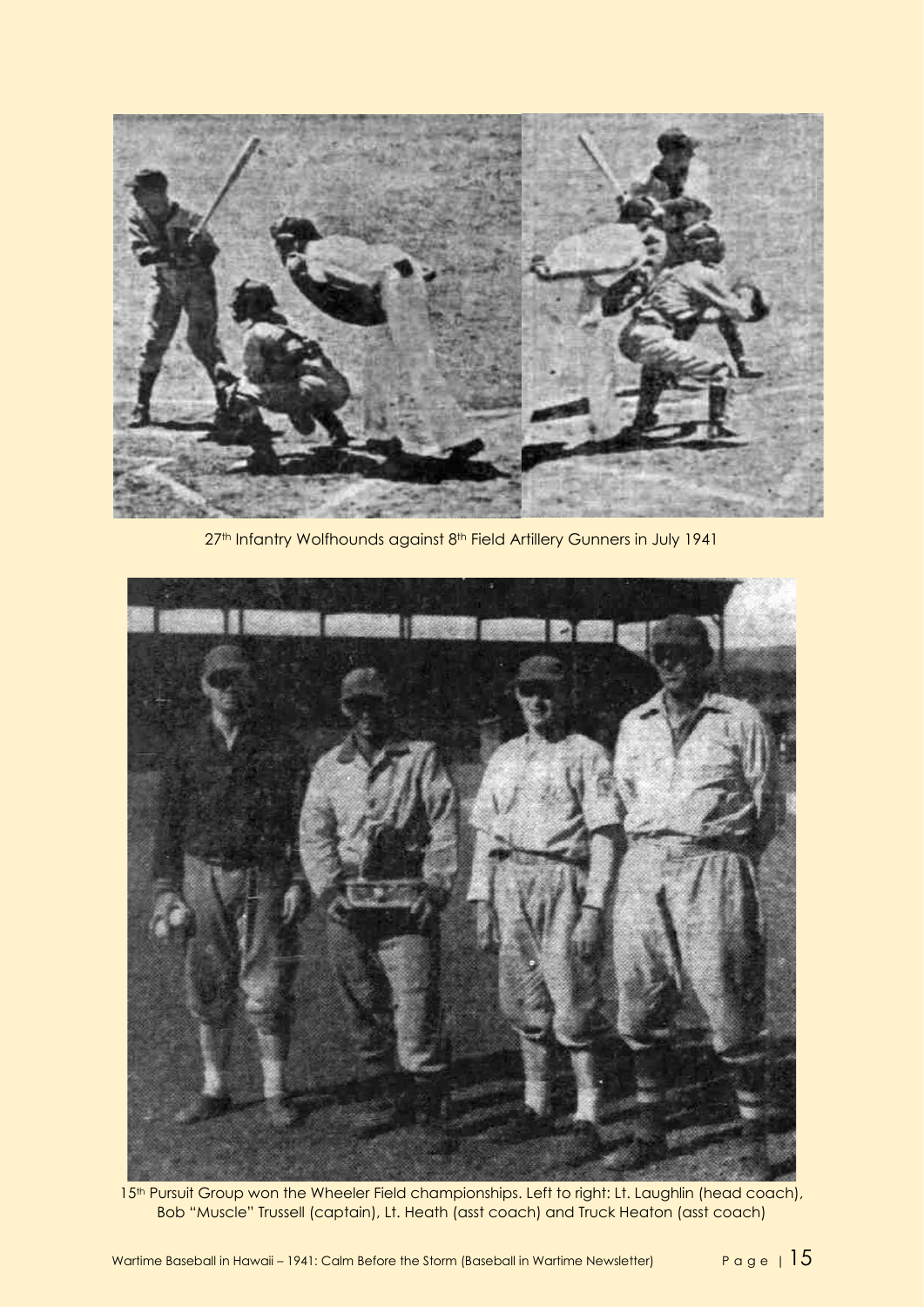### **Sector-Navy League South Sector Final Standings 1941**

|                                            | <b>Wins</b>      | <b>Losses</b>   |
|--------------------------------------------|------------------|-----------------|
| 11 <sup>th</sup> Bomb Group Gray Geese     | 18               | 4               |
| Submarine Squadron Four                    | 17               | 5               |
| 5 <sup>th</sup> Bomb Group Pirates         | 16               | 6               |
| Honolulu Green Wave (Harbor Defenses)      | 15               | 7               |
| 64th Coast Artillery (AA) Regiment Gunners | 13               | 9               |
| <b>USS Holland</b>                         | 11               | $\overline{11}$ |
| 251 <sup>st</sup> Coast Artillery (AA)     | 11               | 11              |
| 17th Air Base Group                        | 9                | 13              |
| <b>Pearl Harbor Marines</b>                | 9                | 13              |
| Fort Kamehameha Warriors                   | 8                | 14              |
| <b>Staff Troopers</b>                      | $\boldsymbol{4}$ | 18              |
| <b>Fort Armstrong Quartermasters</b>       | 2                | 20              |

#### **All Sector-Navy Team 1941**

Pitcher: George "Nig" Henry (Subron Four) Catcher: Cox (Honolulu) First Base: George "Spot" Heard (11th Bomb Group) Second Base: Leonard "Don" Donofrio (11<sup>th</sup> Bomb Group) Third Base: Jonathan Roach (17th Air Base) Shortstop: Phil Simione (Subron Four) Outfield: Winfred Andrews (Honolulu) Post-War Minor Leaguer Outfield: Wayne Blume (USS Holland) Outfield: Lefty Knapp (251st Coastal Artillery) Utility: Vic Klein (5<sup>th</sup> Bomb Group)



Don Donofrio

**Batting Average**  Jonathan Roach (17th AB) .431 **Home Runs** Tom Saitta (Staff) 6

**Most Wins** Nig Henry (Subron Four) 7-2 **Most Strike Outs** Colin Jones (11<sup>th</sup> BG) 46

**MVP** Winfred Andrews (Honolulu)